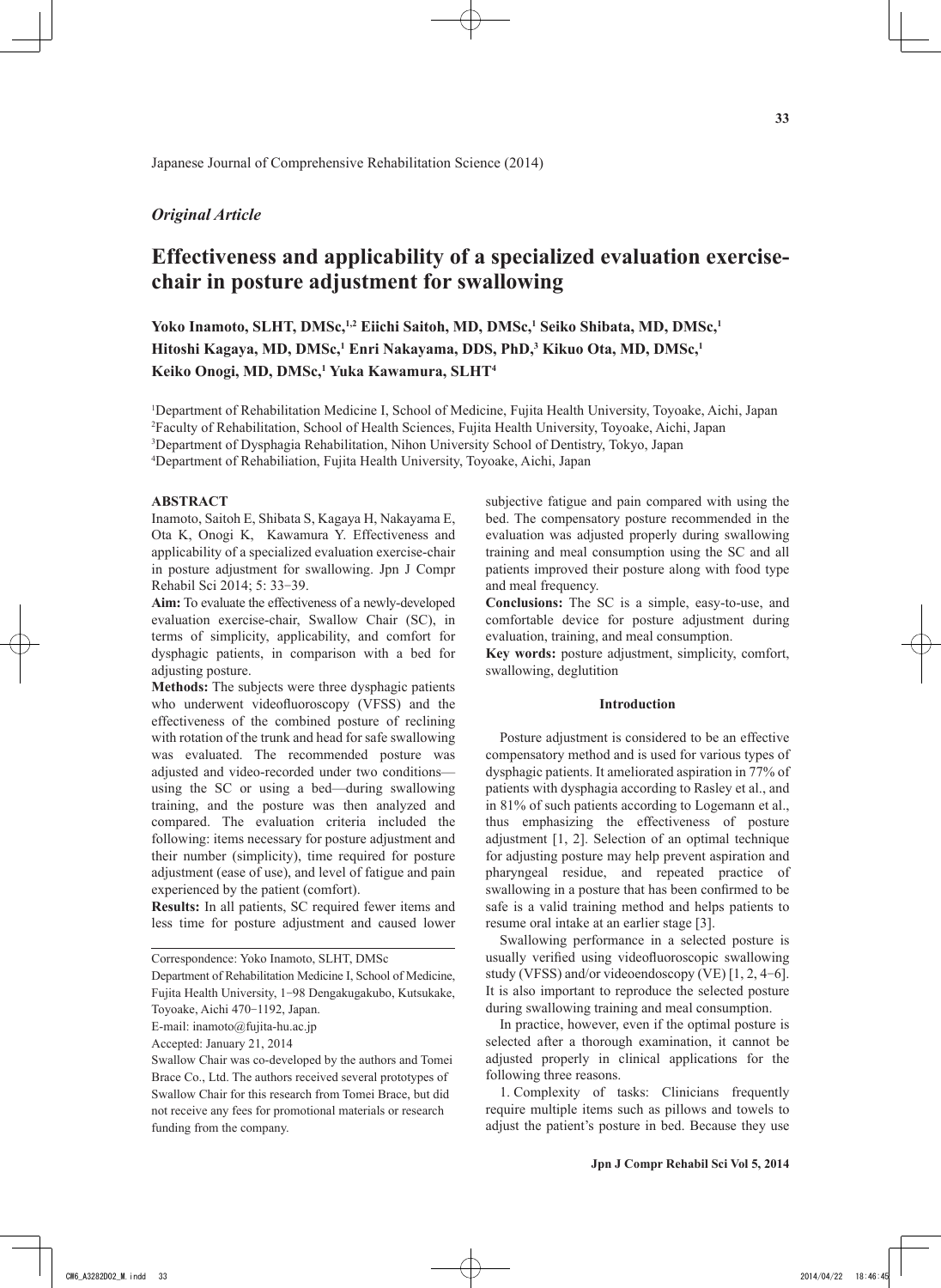various items depending on availability in the clinic, the postures achieved may not always be the same; furthermore, the reproducibility of the postures cannot be checked.

2. Awkwardness of tasks: Cumbersome tasks waste time and hinder accurate adjustment to the recommended posture.

3. Issues related to patient fatigue or discomfort: The use of pillows and towels available on site may result in an uncomfortable or unstable posture. Therefore, the patients may suffer from fatigue and pain in the neck, shoulders, or hips over time.

To overcome these issues, the authors developed an evaluation exercise chair, Swallow Chair (SC), which can be used consistently throughout evaluation, training, and meal consumption and ensures reproducibility of the recommended posture as well as simplicity, ease of use, and comfort. The SC (Fig. 2) is mobile with built-in caster-wheels designed for use in a VFSS room, hospital ward, or training room. It is equipped with reclining and tilting functions for making single posture adjustments, such as reclining



of trunk, left rotation of head

| simple                         | ease-to-use      | comfort                          |  |
|--------------------------------|------------------|----------------------------------|--|
| adjustable with<br>accessories | rapid adjustment | reduction of pain<br>and fatigue |  |

**Figure 1.** Development of a specialized evaluation exercise-chair for swallowing, "Swallow Chair", to overcome the present issues in posture adjustment.

To overcome the complexity, long time required, fatigue and pain, the authors developed a specialized evaluation exercise-chair, "Swallow Chair", which enables reproducible adjustment of posture with simplicity, ease of use, and comfort.



**Figure 2.** The developed Swallow Chair (SC).

Left: The chair is equipped with reclining and tilting functions (red arrow). The seat can be rotated by 30, 60, and 90 degrees.

Middle/right: Posture combining reclining by 30 degrees, rotation of the trunk to the right, and rotation of the head to the left. There is a pillow to hold the head and neck securely, triangle pillows, a back rest to provide back and hip stability, and leg guards to support the lower extremities. These accessories help to achieve rapid, accurate and stable adjustment of posture.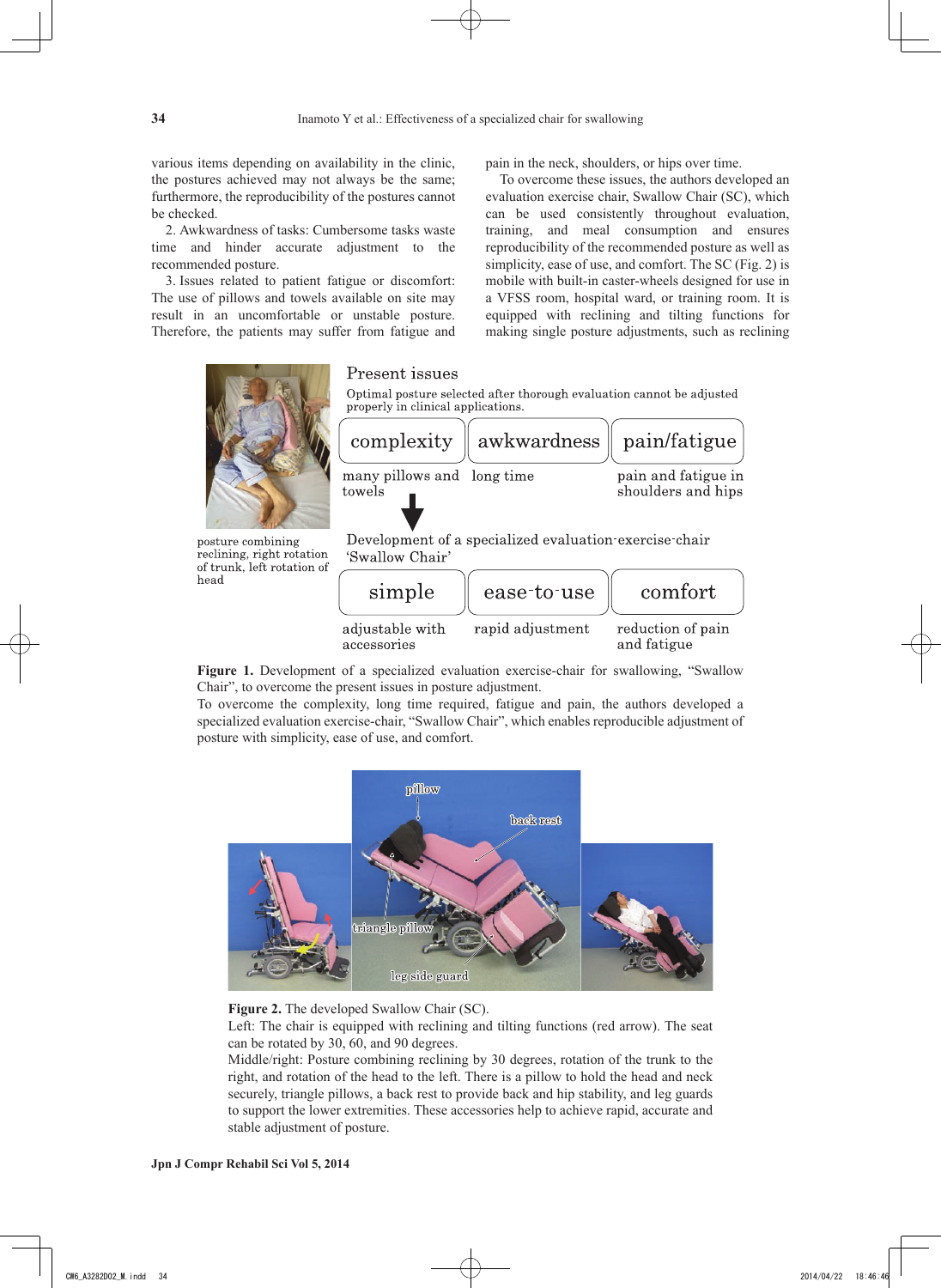and head rotation, with comfort and ease. The reclining angle can be adjusted in 1-degree steps using the builtin inclinometer. The seat can also be rotated by 30, 60, and 90 degrees, which enables the patients to lie in a lateral recumbent position with comfort and ease and with a high level of reproducibility. These features enable adjustment to the optimal posture, such as reclining combined with trunk rotation [7]. In addition, the SC has a pillow to hold the head and neck securely, triangle pillows, and a back rest to provide back and hip stability, and leg guards to support the lower extremities. These accessories help to achieve accurate and stable adjustment of the selected posture. Moreover, the chair frame and pipes are specifically designed to be suitable for X-ray VFSS.

This study examined the effectiveness of the newlydeveloped SC for posture adjustment for dysphagic patients by comparing the adjustment of compensatory posture on a bed or on the SC, in terms of simplicity, ease of use, and comfort.

#### **Methods**

This study was approved by the Ethics Committee of our University (No. 11-211).

Three dysphagic patients, for whom the effectiveness of the posture of reclining with rotation of the trunk and head was confirmed by VFSS, were enrolled in this study.

**Case 1:** A 62-year-old male with left medullary stroke began undergoing intervention for dysphagia at 3 days post-stroke. At the initial evaluation, he was conscious, with no paralysis of the upper and lower extremities and normal cognitive function (34 points on Raven's Colored Progressive Matrices; RCPM). His repetitive saliva swallowing test (RSST) index was 1 [8, 9]. The modified water swallowing test (MWST) was not administered [10]. His functional severity score as evaluated by the Dysphagia Severity Scale (DSS) was 2 [11]. He was dependent on a nasogastric tube to meet all nutritional and hydrational needs. Diagnostic findings by VFSS at 14 days post-

| <b>Table 1.</b> Profile and course of three cases. |
|----------------------------------------------------|
|----------------------------------------------------|

| Case                                                          |                                               |                                                                                                                                                                                                  | $\overline{2}$                                                                                                                                                                                                                                                                                                                                                                                                                                                                                                                                                                                                                           | 3                                                                                                                                                                                        |
|---------------------------------------------------------------|-----------------------------------------------|--------------------------------------------------------------------------------------------------------------------------------------------------------------------------------------------------|------------------------------------------------------------------------------------------------------------------------------------------------------------------------------------------------------------------------------------------------------------------------------------------------------------------------------------------------------------------------------------------------------------------------------------------------------------------------------------------------------------------------------------------------------------------------------------------------------------------------------------------|------------------------------------------------------------------------------------------------------------------------------------------------------------------------------------------|
|                                                               | age/gender                                    | 62-year-old male                                                                                                                                                                                 | 66-year-old male                                                                                                                                                                                                                                                                                                                                                                                                                                                                                                                                                                                                                         | 70-year-old male                                                                                                                                                                         |
|                                                               | disease                                       | medullary stroke<br>left lateral medullary syndrome                                                                                                                                              | medullary stroke<br>right medulla/cerebellum                                                                                                                                                                                                                                                                                                                                                                                                                                                                                                                                                                                             | acute pneumonia, sepsis                                                                                                                                                                  |
| initial evaluation                                            | neurological<br>neuropsychological<br>finding | conscious<br>no paralysis of extremities<br>normal cognition                                                                                                                                     | conscious<br>left side paralysis: SIAS 43444<br>normal cognition                                                                                                                                                                                                                                                                                                                                                                                                                                                                                                                                                                         | conscious<br>no paralysis of extremities<br>normal cognition                                                                                                                             |
|                                                               | diet type                                     | NG tube                                                                                                                                                                                          | G tube                                                                                                                                                                                                                                                                                                                                                                                                                                                                                                                                                                                                                                   | NG tube                                                                                                                                                                                  |
|                                                               | swallowing<br>severity by DSS                 | $\overline{2}$                                                                                                                                                                                   | $\overline{2}$                                                                                                                                                                                                                                                                                                                                                                                                                                                                                                                                                                                                                           | 1                                                                                                                                                                                        |
| course until start of<br>direct training<br>course afterwards |                                               |                                                                                                                                                                                                  | 3-days intervention started 101-days intervention started 51-days intervention started<br>14-days VFSS: 45° reclining 117-days VFSS: 45° reclining 69-days VFSS: 45° reclining<br>with right trunk rotation and with left trunk rotation and with left trunk rotation and<br>head left rotation were selected head right rotation were head right rotation were<br>as the optimal position and selected as the optimal selected as the optimal<br>direct training using jelly position and direct training position and direct training<br>was initiated in this posture using jelly was initiated in using thick liquid<br>this posture | was<br>initiated in this posture                                                                                                                                                         |
|                                                               |                                               | started<br>39-days<br>soup<br>adjustment changed to only<br>reclining with 60 degrees<br>mechanical soft<br>45-days<br>diet with sitting upright 60-<br>days normal diet with sitting<br>upright | 30-days reclining degree 138-days rice gruel was 30-days paste food started<br>changes from 45 to 60 and added in direct training in in above mentioned posture<br>chopped food with thickened the abovementioned posture at one time/day                                                                                                                                                                                                                                                                                                                                                                                                | 83-days reclining degree<br>changes from 45 to 60 (45 $^{\circ}$<br>reclining with left trunk<br>rotation<br>head<br>and<br>right<br>rotation)<br>90-days paste food, three<br>times/day |

DSS, Dysphagia Severity Scale; SIAS, Stroke Impairment Assessment Set; NG tube, nasogastric; G tube, gastrostomy tube.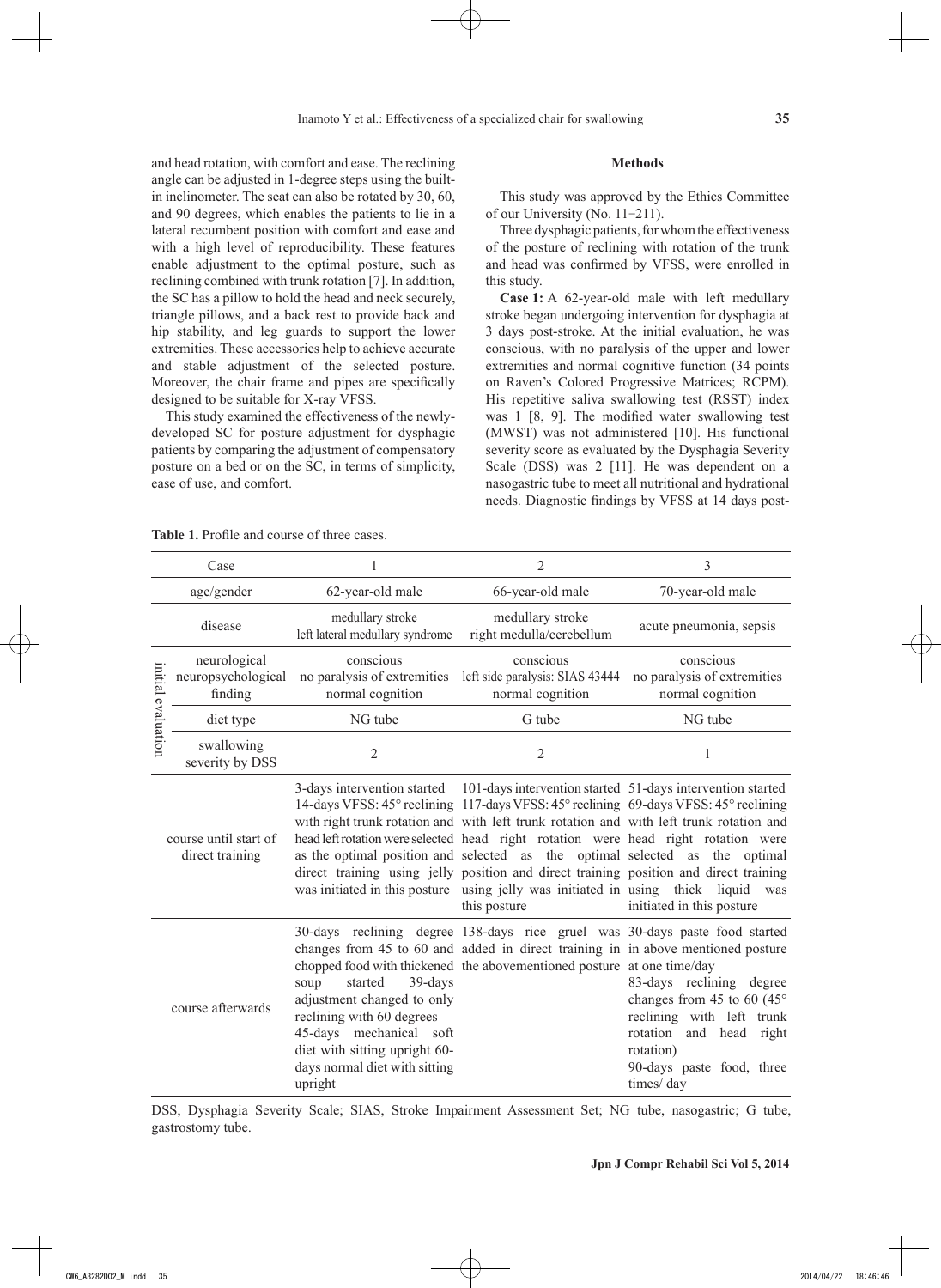| Criteria | Measurement                                       | Evaluation  |
|----------|---------------------------------------------------|-------------|
| items    | items necessary for posture adjustment and number | simplicity  |
| time     | time required for posture adjustment              | ease of use |
| fatigue  | self-rated on a scale of 1 to 10                  | comfort     |
| pain     | self-rated on a scale of 1 to 10                  | comfort     |

**Table 2.** Evaluation criteria.

Both methods on SC and bed were rated three times for each patient, and the average with SD was calculated.

stroke showed a large amount of pharyngeal residue after the intake of 2 ml of nectar-thick liquid in a 45° reclining position. However, in a 45° reclining position combined with rotation of the trunk to the right and head to the left, the bolus was transported to the right pyriform sinus to the right upper esophageal sphincter (UES), leaving negligible amounts of residue. Therefore, this posture  $(45^{\circ}$  reclining + right trunk rotation + left head rotation) was selected as the optimal swallowing posture for this patient. Direct training using jelly was initiated in this posture.

**Case 2:** A 66-year-old male with brainstem infarction (right medulla and cerebellum) began undergoing intervention for dysphagia at 101 days post-stroke. At the initial evaluation, the patient was conscious and exhibited left hemiparesis (Stroke Impairment Assessment Set; SIAS 43444). His cognitive function was normal (27 points on RCPM). Saliva retention in the pharynx and a wet voice were observed. His RSST index was 2, and the MWST was not administered. His functional severity score, as evaluated by the DSS, was 2. He was dependent on a gastrostomy tube to meet all nutritional and hydrational needs. VFSS at 117 days post-stroke showed aspiration with the intake of 2 ml of nectar-thick liquid in the  $45^{\circ}$ reclining position. However, with the trunk rotated to the left and head rotated to the right in the same position, the bolus was transported from the left pyriform sinus to the left UES without aspiration. Therefore, this posture  $(45^{\circ}$  reclining + left trunk rotation + right head rotation) was considered to be the optimal swallowing posture and direct training using jelly was initiated in this position.

**Case 3:** A 70-year-old male with acute pneumonia began undergoing intervention for dysphagia 51 days after onset. At the initial evaluation, the patient was conscious, with no paralysis of upper and lower extremities and normal cognitive function (25 points on RCPM). His RSST index was 2 and the MWST index was 3a. His functional severity score, as evaluated by the DSS, was 2. He was dependent on a nasogastric tube to meet all nutritional and hydrational needs. VFSS at 59 days after onset showed a minimal bolus flow through the UES with the intake of 2 ml of nectar-thick liquid in the 45° reclining position. In the same reclining position combined with the head rotated to the left, a small amount of bolus passed through the UES but a large amount of pharyngeal residue remained. Then the trunk was additionally rotated to the left while keeping the reclining posture and right head rotation, and in this posture, the bolus was transported to the left side of the pharynx and passed through the left UES, leaving negligible amounts of residue. Therefore, this posture (45° reclining  $+$  left trunk rotation  $+$  right head rotation) was selected as the optimal swallowing posture for this patient. Direct training using thick liquid was initiated.

The optimal combined postures recommended on the basis of the VFSS examination were adjusted under two conditions: adjusted on a bed (hereafter, "conventional method") and on the SC (hereafter, "SC method") by the attending speech-language pathologist (SLP) during direct training in all three cases. These direct training sessions by the conventional method and by the SC method were video-recorded and other SLPs analyzed the video. The evaluation criteria included the following: items necessary for posture adjustment and number (simplicity), time required for posture adjustment (ease of use), and degree of fatigue and pain experienced by the patient (comfort). Both methods were rated three times for each patient, and the average rate was calculated. The time required for posture adjustment was measured using a stop-watch. The degree of fatigue and pain was self-rated by the patients on a scale of 1 to 10.

#### **Results**

The results for each patient are shown in Table 3. Figure 3 shows specific examples of the posture adjusted by the conventional method and by the SC method. For Case 1, the item required for posture adjustment was one pillow, the time required for posture adjustment was  $85 \pm 4$  s, and the score for fatigue and pain was 0 by the SC method. However, by the conventional method, three pillows and three towels were required for posture adjustment, which took  $132 \pm 23$  s, and the score for fatigue and pain was 7.0 and 3.0, respectively. For Case 2, the items required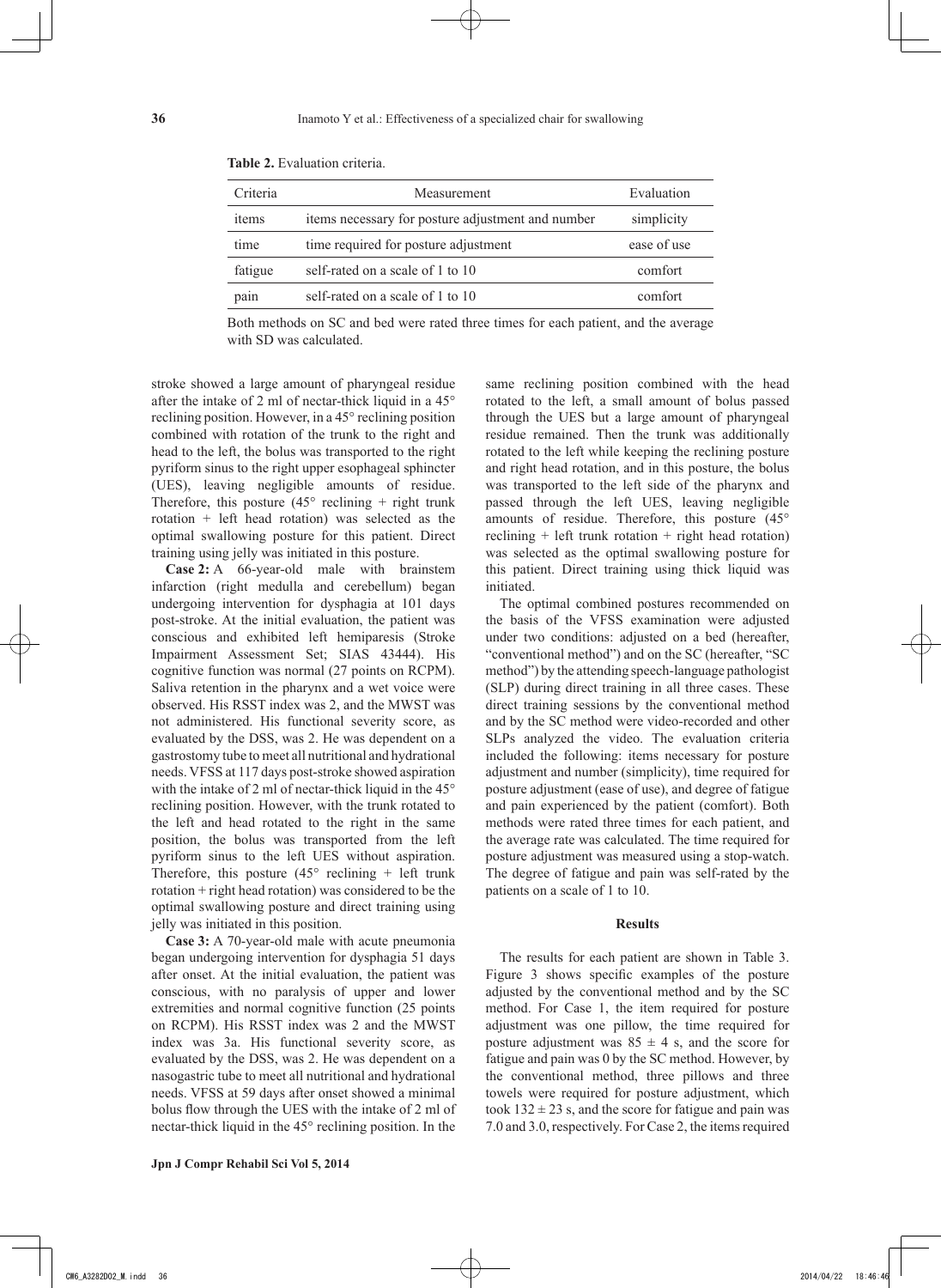|                 | Case 1    |                       | Case 2              |                       | Case 3           |                                 |
|-----------------|-----------|-----------------------|---------------------|-----------------------|------------------|---------------------------------|
|                 | <b>SC</b> | Conventional          | <b>SC</b>           | Conventional          | <b>SC</b>        | Conventional                    |
| number of items | 1 pillow  | 3 pillows<br>3 towels | 1 pillow<br>1 towel | 5 pillows<br>4 towels | 2 towels         | 5 pillows/1 blanket<br>6 towels |
| time (sec)      | 85±4      | $132 \pm 23$          | $62\pm9$            | $174 \pm 24$          | $102 \pm 7$      | $230 \pm 16$                    |
| fatigue         |           | 7.0                   | $\theta$            | 2.7                   | 3.0              | 5.0                             |
| pain            |           | 3.0                   | 0.3                 | 3.3                   | $\boldsymbol{0}$ | $\theta$                        |

**Table 3.** Results of measurements.



**Figure 3.** Specific examples of postural adjustment using the SC or a bed. The posture combining reclining by 30 degrees, left rotation of the trunk, and right rotation of the head was compared using the SC (left) or a bed (right). The items required for posture adjustment were one pillow and one towel when using the SC, compared with five pillows and four towels when using the bed.

for posture adjustment were one pillow and one towel, the time required for posture adjustment was  $62 \pm 9$  s, and the score for fatigue and pain was 0 and 0.3, respectively, by the SC method. However, by the conventional method, five pillows and four towels were required for posture adjustment, which took 172  $\pm$  24 s, and the score for fatigue and pain was 2.7 and 3.3, respectively. For Case 3, the items required for posture adjustment were two towels, the time required for posture adjustment was  $102 \pm 7$  s, and the score for pain and fatigue was 3.0 and 0, respectively by the SC method. By the conventional method, posture adjustment required one blanket, five pillows, and six towels and  $230 \pm 16$  s, while the score for fatigue and pain was 5.0 and 0, respectively. Taken together, the SC method required fewer items and shorter time with a lower degree of pain and fatigue compared with the conventional method.

Optimal posture adjustment and food type for the direct training and meal consumption were reassessed during the course of intervention using VFSS and VE. All patients showed an improvement in posture and/or food type and meal frequency (Table 1).

#### **Discussion**

Posture adjustment is a useful compensatory technique in swallowing rehabilitation. Repeated swallowing in a safe and efficient position is known to improve neuromuscular function, leading to early recovery of swallowing ability in patients with dysphagia [3]. Therefore, it is important to identify the posture that prevents aspiration and enhances the safety of swallowing for each patient. It is also worth emphasizing the use of a recommended posture while swallowing during training and meal consumption. We developed the Swallow Chair, which can be used during examination, rehabilitation, and meal consumption and ensures reproduction of the recommended posture with simplicity, ease, and comfort.

In this study, we compared the number of items necessary for the posture adjustment, time required, and degree of pain and fatigue when the posture was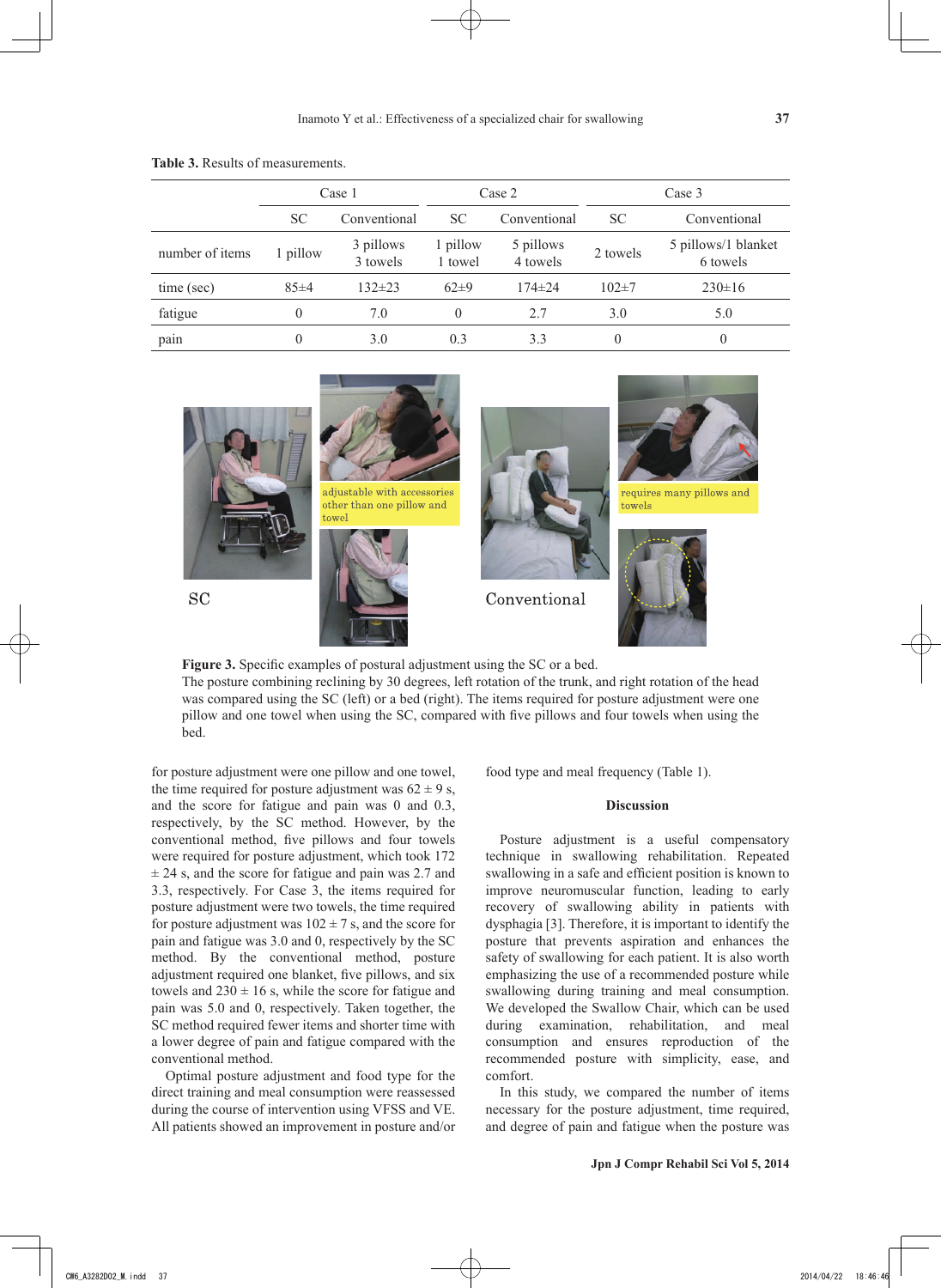adjusted on a bed or on the SC. In all the patients, the number of items was fewer and the time required for posture adjustment was shorter, and subjective fatigue and pain were lower by the SC method than by the conventional method.

In the clinical setting, complexity, excessive time required, fatigue/pain issues, and poor reproducibility are common problems associated with posture adjustment. Combined postures involving reclining and rotation of the trunk and head, such as those used in this study, are particularly difficult to accomplish when the adjustment is performed on a bed. Patients often complain about fatigue or pain in the shoulders and hips, making this adjustment impractical. However, the SC makes posture adjustment simple, easy to use, and comfortable.

This study has some limitations. The SLP involved was aware of the purpose of the study, which may have introduced some bias. In addition, we did not verify posture reproducibility because of the difficulty of clinically measuring postural angles in the combined posture. Despite these limitations, the advantages of the SC are evident. With the SC, it is possible to monitor the reclining angle and specify the rotation angle of the seat. In addition, the SC comes with various accessories that support the posture of each individual patient (e.g., pillows), thus theoretically enabling highly accurate posture adjustment. Moreover, the SC can be used during examination, training, and meal consumption. Conventionally, different devices are used for posture adjustment for each circumstance: a special chair is used during VFSS, a wheelchair is used during treatment, and a bed is used during meal consumption; this makes it difficult to evaluate whether the posture is adjusted in the same manner in different situations. The SC enables the recommended posture to be achieved directly in treatment and meal consumption (Fig 4).

The simple operation by the SC with its accessories reduced the time required for posture adjustment. Since the optimal posture should be decided quickly in the evaluation setting, the SC is useful for quickly achieving the intended posture, which also leaves more time for exercising in the treatment setting and reduces the workload on nurses in a ward.

Comfort is also important in the clinical setting. The SC provides head and trunk stability and prevents fatigue and pain, enabling a posture to be maintained for longer. A stable and comfortable posture expands the application of direct exercise. Because of these advantages, the SC could be continuously used by all patients in this study, resulting in rapid improvement in food type and meal frequency during the intervention.

In conclusion, the SC is a simple, easy-to-use, and comfortable device for reproducibly adjusting posture during evaluation, training, and meal consumption in dysphagic patients. The SC was demonstrated to be effective for swallowing rehabilitation.

#### **References**

- 1. Rasley A, Logemann JA, Kahrilas PJ, Rademaker AW, Pauloski BR, Dodds WJ. Prevention of barium aspiration during videofluoroscopic swallowing studies: value of change in posture. AJR Am J Roentgenol 1993; 160: 1005-9.
- 2. Logemann JA, Rademaker AW, Pauloski BR, Kahrilas PJ. Effects of postural change on aspiration in head and neck surgical patients. Otolaryngol Head Neck Surg 1994; 110: 222-7.
- 3. Logemann JA. Evaluation and treatment of swallowing disorders. Texas: Pro ed; 2 Sub edition; 1988.
- 4. Horner J, Massey EW, Riski JE, Lathrop DL, Chase KN. Aspiration following stroke: clinical correlates and outcome. Neurology 1988; 38: 1359-62.
- 5. Ohmae Y. Rehabiliation for dysphagia: Postural strategies to prevent aspiration. J Jpn Bronchoesophageal Soc 2011; 62: 485-93.
- 6. Solazzo A, Monaco L, Del Vecchio L, Tamburrini S, Iacobellis F, Berritto D. Investigation of compensatory postures with videofluoromanometry in dysphagia patients. World J Gastroenterol 2012; 18: 2973-8.



**Figure 4.** Consistency of posture throughout evaluation, treatment, and meal consumption.

The SC provides consistent posture adjustment: the posture recommended by VFSS can be adjusted reproducibly during treatment and meal consumption.

Videofluoroscopic image (right), Posture adjustment in VFSS (middle), Posture adjustment in meal consumption (right).